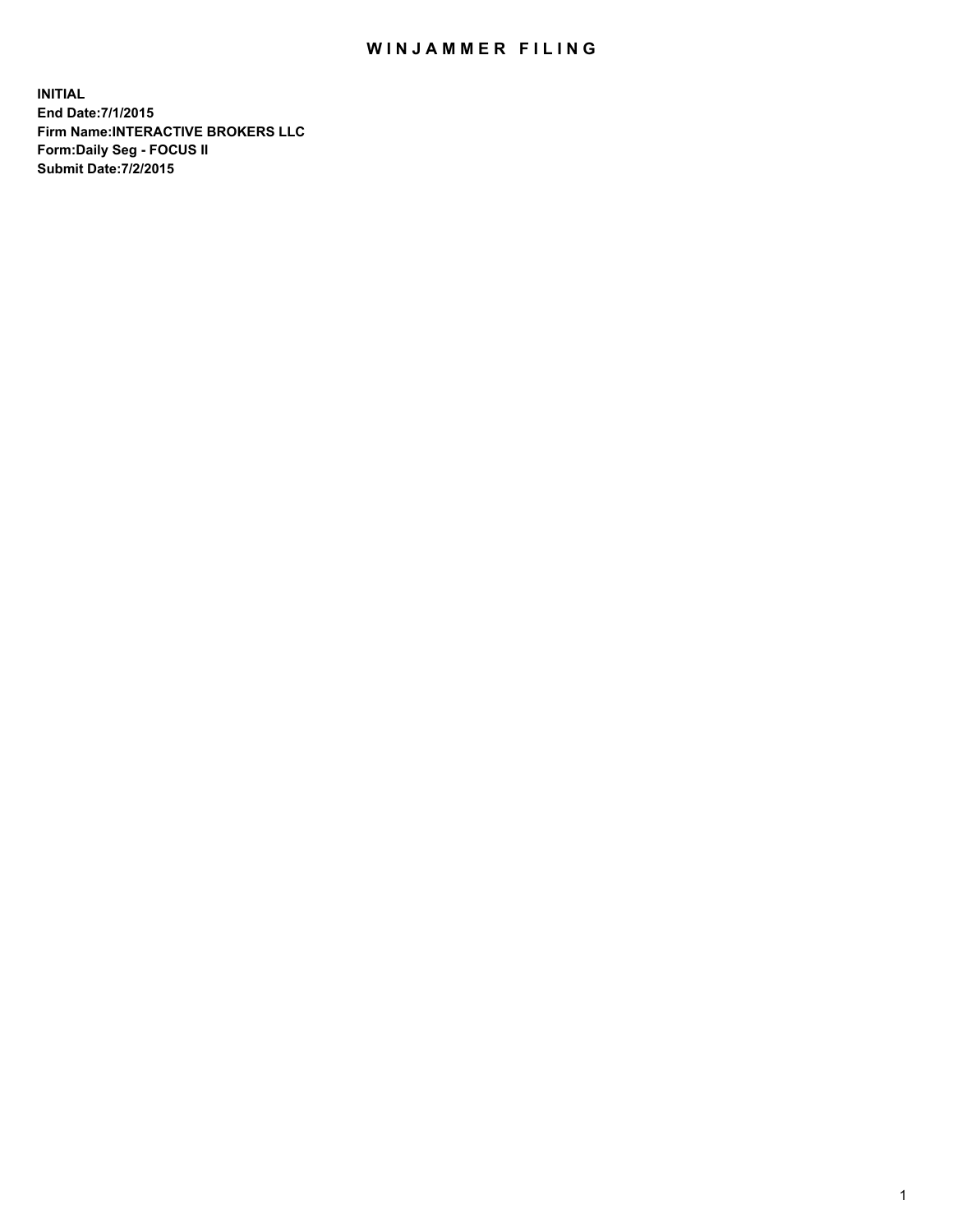## **INITIAL End Date:7/1/2015 Firm Name:INTERACTIVE BROKERS LLC Form:Daily Seg - FOCUS II Submit Date:7/2/2015 Daily Segregation - Cover Page**

| Name of Company<br><b>Contact Name</b><br><b>Contact Phone Number</b><br><b>Contact Email Address</b>                                                                                                                                                                                                                          | <b>INTERACTIVE BROKERS LLC</b><br><b>Michael Ellman</b><br>203-422-8926<br>mellman@interactivebrokers.co<br>$m$ |
|--------------------------------------------------------------------------------------------------------------------------------------------------------------------------------------------------------------------------------------------------------------------------------------------------------------------------------|-----------------------------------------------------------------------------------------------------------------|
| FCM's Customer Segregated Funds Residual Interest Target (choose one):<br>a. Minimum dollar amount: ; or<br>b. Minimum percentage of customer segregated funds required:% ; or<br>c. Dollar amount range between: and; or<br>d. Percentage range of customer segregated funds required between:% and%.                         | $\overline{\mathbf{0}}$<br>0<br>155,000,000 245,000,000<br>0 <sub>0</sub>                                       |
| FCM's Customer Secured Amount Funds Residual Interest Target (choose one):<br>a. Minimum dollar amount: ; or<br>b. Minimum percentage of customer secured funds required:%; or<br>c. Dollar amount range between: and; or<br>d. Percentage range of customer secured funds required between: % and %.                          | $\underline{\mathbf{0}}$<br>0<br>80,000,000 120,000,000<br>0 <sub>0</sub>                                       |
| FCM's Cleared Swaps Customer Collateral Residual Interest Target (choose one):<br>a. Minimum dollar amount: ; or<br>b. Minimum percentage of cleared swaps customer collateral required:% ; or<br>c. Dollar amount range between: and; or<br>d. Percentage range of cleared swaps customer collateral required between:% and%. | $\overline{\mathbf{0}}$<br>$\overline{\mathbf{0}}$<br>0 <sub>0</sub><br>0 <sup>0</sup>                          |

Attach supporting documents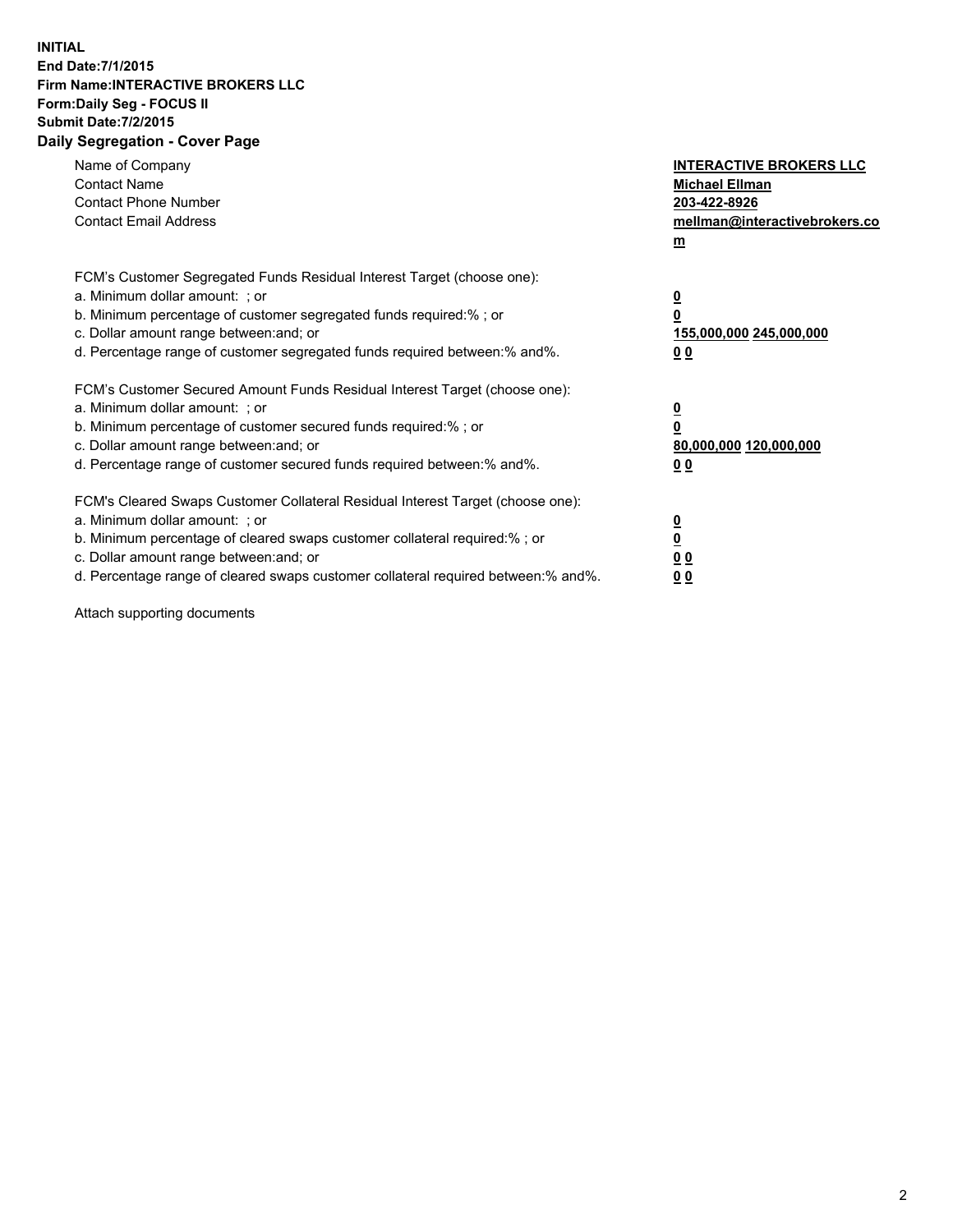## **INITIAL End Date:7/1/2015 Firm Name:INTERACTIVE BROKERS LLC Form:Daily Seg - FOCUS II Submit Date:7/2/2015 Daily Segregation - Secured Amounts**

|     | <u>, pany ovyrvyatron ovodrod Amodrite</u>                                                                 |                                   |
|-----|------------------------------------------------------------------------------------------------------------|-----------------------------------|
|     | Foreign Futures and Foreign Options Secured Amounts                                                        |                                   |
|     | Amount required to be set aside pursuant to law, rule or regulation of a foreign                           | $0$ [7305]                        |
|     | government or a rule of a self-regulatory organization authorized thereunder                               |                                   |
| 1.  | Net ledger balance - Foreign Futures and Foreign Option Trading - All Customers                            |                                   |
|     | A. Cash                                                                                                    | 464,085,318 [7315]                |
|     | B. Securities (at market)                                                                                  | $0$ [7317]                        |
| 2.  | Net unrealized profit (loss) in open futures contracts traded on a foreign board of trade                  | $-5,203,707$ [7325]               |
| 3.  | Exchange traded options                                                                                    |                                   |
|     | a. Market value of open option contracts purchased on a foreign board of trade                             | 40,299 [7335]                     |
|     | b. Market value of open contracts granted (sold) on a foreign board of trade                               | -74,281 [7337]                    |
| 4.  | Net equity (deficit) (add lines 1. 2. and 3.)                                                              | 458,847,629 [7345]                |
| 5.  | Account liquidating to a deficit and account with a debit balances - gross amount                          | 97,843 [7351]                     |
|     | Less: amount offset by customer owned securities                                                           | 0 [7352] 97,843 [7354]            |
| 6.  | Amount required to be set aside as the secured amount - Net Liquidating Equity                             | 458,945,472 [7355]                |
|     | Method (add lines 4 and 5)                                                                                 |                                   |
| 7.  | Greater of amount required to be set aside pursuant to foreign jurisdiction (above) or line                | 458,945,472 [7360]                |
|     | 6.                                                                                                         |                                   |
|     | FUNDS DEPOSITED IN SEPARATE REGULATION 30.7 ACCOUNTS                                                       |                                   |
| 1.  | Cash in banks                                                                                              |                                   |
|     | A. Banks located in the United States                                                                      | $0$ [7500]                        |
|     | B. Other banks qualified under Regulation 30.7                                                             | 0 [7520] 0 [7530]                 |
| 2.  | <b>Securities</b>                                                                                          |                                   |
|     | A. In safekeeping with banks located in the United States                                                  | 481,569,137 [7540]                |
|     | B. In safekeeping with other banks qualified under Regulation 30.7                                         | 0 [7560] 481,569,137 [7570]       |
| 3.  | Equities with registered futures commission merchants                                                      |                                   |
|     | A. Cash                                                                                                    | $0$ [7580]                        |
|     | <b>B.</b> Securities                                                                                       | $0$ [7590]                        |
|     | C. Unrealized gain (loss) on open futures contracts                                                        | $0$ [7600]                        |
|     | D. Value of long option contracts                                                                          | $0$ [7610]                        |
|     | E. Value of short option contracts                                                                         | 0 [7615] 0 [7620]                 |
| 4.  | Amounts held by clearing organizations of foreign boards of trade                                          |                                   |
|     | A. Cash                                                                                                    | $0$ [7640]                        |
|     | <b>B.</b> Securities                                                                                       | $0$ [7650]                        |
|     | C. Amount due to (from) clearing organization - daily variation                                            | $0$ [7660]                        |
|     | D. Value of long option contracts                                                                          | $0$ [7670]                        |
|     | E. Value of short option contracts                                                                         | 0 [7675] 0 [7680]                 |
| 5.  | Amounts held by members of foreign boards of trade                                                         |                                   |
|     | A. Cash                                                                                                    | 125,953,985 [7700]                |
|     | <b>B.</b> Securities                                                                                       | $0$ [7710]                        |
|     | C. Unrealized gain (loss) on open futures contracts                                                        | <u>-5,323,776</u> [7720]          |
|     | D. Value of long option contracts                                                                          | 40,305 [7730]                     |
|     | E. Value of short option contracts                                                                         | -74,280 [7735] 120,596,234 [7740] |
| 6.  | Amounts with other depositories designated by a foreign board of trade                                     | $0$ [7760]                        |
| 7.  | Segregated funds on hand                                                                                   | $0$ [7765]                        |
| 8.  | Total funds in separate section 30.7 accounts                                                              | 602,165,371 [7770]                |
| 9.  | Excess (deficiency) Set Aside for Secured Amount (subtract line 7 Secured Statement<br>Page 1 from Line 8) | 143,219,899 [7380]                |
| 10. | Management Target Amount for Excess funds in separate section 30.7 accounts                                | 80,000,000 [7780]                 |
| 11. | Excess (deficiency) funds in separate 30.7 accounts over (under) Management Target                         | 63,219,899 [7785]                 |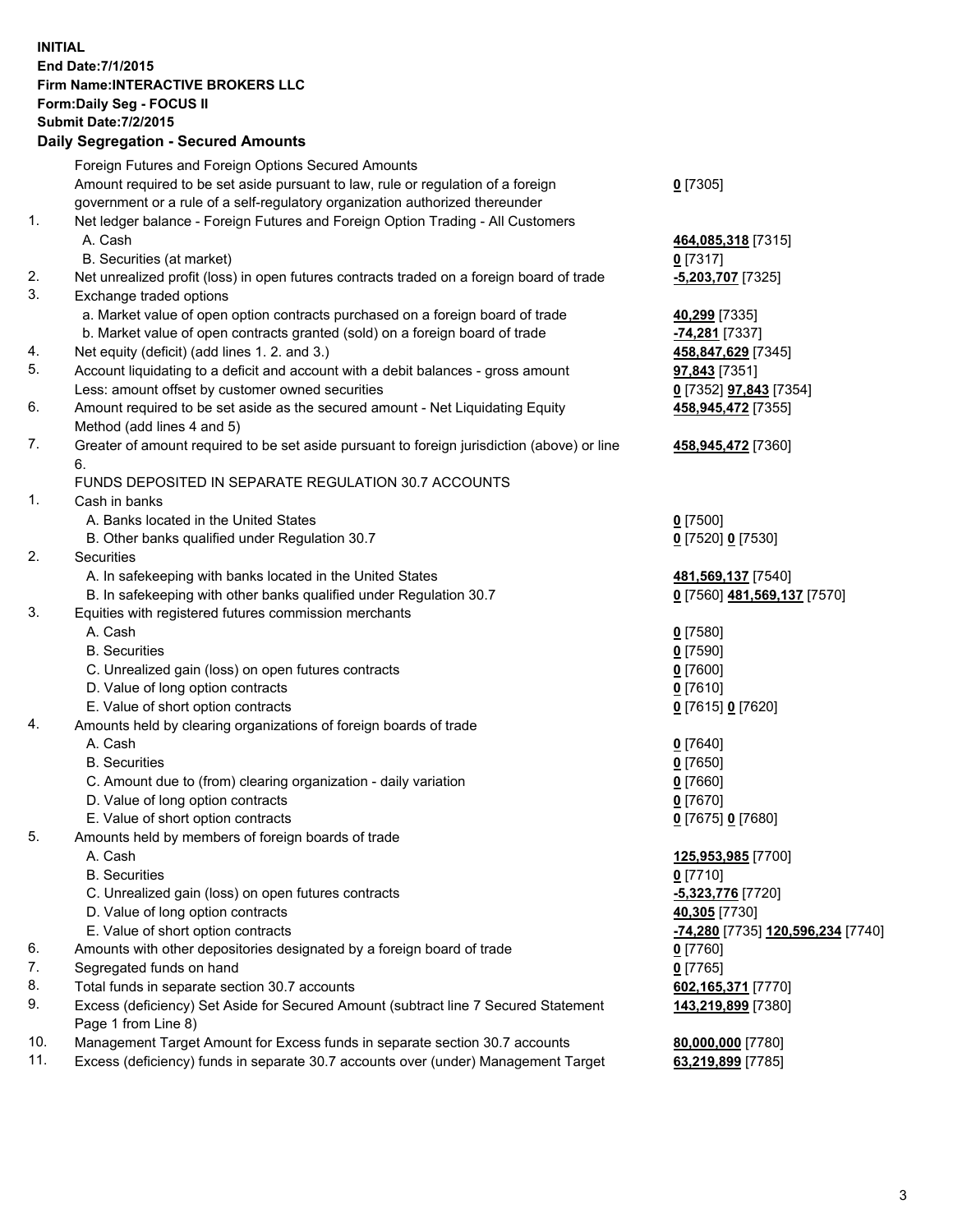**INITIAL End Date:7/1/2015 Firm Name:INTERACTIVE BROKERS LLC Form:Daily Seg - FOCUS II Submit Date:7/2/2015 Daily Segregation - Segregation Statement** SEGREGATION REQUIREMENTS(Section 4d(2) of the CEAct) 1. Net ledger balance A. Cash **2,553,800,532** [7010] B. Securities (at market) **0** [7020] 2. Net unrealized profit (loss) in open futures contracts traded on a contract market **-896,887** [7030] 3. Exchange traded options A. Add market value of open option contracts purchased on a contract market **121,921,778** [7032] B. Deduct market value of open option contracts granted (sold) on a contract market **-187,524,880** [7033] 4. Net equity (deficit) (add lines 1, 2 and 3) **2,487,300,543** [7040] 5. Accounts liquidating to a deficit and accounts with debit balances - gross amount **461,586** [7045] Less: amount offset by customer securities **0** [7047] **461,586** [7050] 6. Amount required to be segregated (add lines 4 and 5) **2,487,762,129** [7060] FUNDS IN SEGREGATED ACCOUNTS 7. Deposited in segregated funds bank accounts A. Cash **339,952,622** [7070] B. Securities representing investments of customers' funds (at market) **1,447,737,471** [7080] C. Securities held for particular customers or option customers in lieu of cash (at market) **0** [7090] 8. Margins on deposit with derivatives clearing organizations of contract markets A. Cash **10,376,799** [7100] B. Securities representing investments of customers' funds (at market) **103,103,056** [7110] C. Securities held for particular customers or option customers in lieu of cash (at market) **0** [7120] 9. Net settlement from (to) derivatives clearing organizations of contract markets **-1,085,486** [7130] 10. Exchange traded options A. Value of open long option contracts **1,226,538** [7132] B. Value of open short option contracts **-3,716,868** [7133] 11. Net equities with other FCMs A. Net liquidating equity **-50,935,564** [7140] B. Securities representing investments of customers' funds (at market) **842,876,174** [7160] C. Securities held for particular customers or option customers in lieu of cash (at market) **0** [7170] 12. Segregated funds on hand **0** [7150] 13. Total amount in segregation (add lines 7 through 12) **2,689,534,742** [7180] 14. Excess (deficiency) funds in segregation (subtract line 6 from line 13) **201,772,613** [7190] 15. Management Target Amount for Excess funds in segregation **155,000,000** [7194]

16. Excess (deficiency) funds in segregation over (under) Management Target Amount Excess

**46,772,613** [7198]